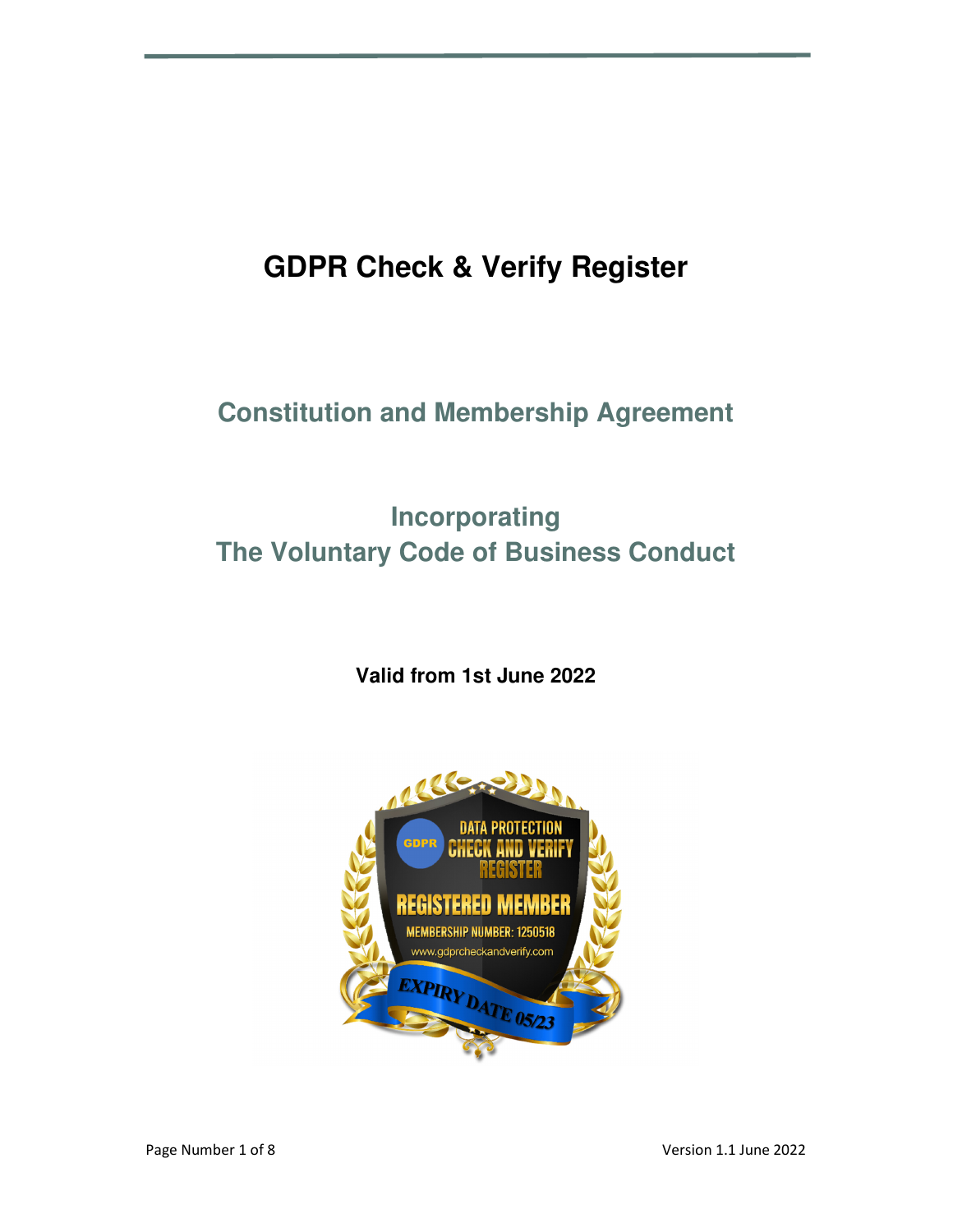#### **1) Interpretation**

**a)** In this Membership Agreement the words listed below shall have the following meanings unless the context otherwise requires:

"**The Programme**" - means The GDPR Check & Verify Register Membership Programme.

"**Membership**" - means the period of time (usually 12 months) that a Member remains approved and each subsequent period of 12 months during the period of this Agreement.

"**The Member**" - means the individual or business approved for Membership, during the period of their Membership.

**"Member in good standing"** – means a Member who has agreed to abide by the Constitution of The Programme and complied with any additional updating as required by Law or the GDPR Check & Verify Register programme management since the start of their Membership.

"**Member Benefits**" - means a list of services offered to members without charge during the period of their Membership.

"**The Website**" - means the website and webspace allocated to the URL www.gdprcheckandverify.com or other URL as decided from time to time by the Management of the Organisation.

"**The ICO**" - means the UK Information Commissioners Office.

"**Mini Audit**" - means a consultation with a legal adviser approved by the GDPR Check & Verify Register Membership programme to determine the need for any updates or remedial work within the members business protocols prior to renewal of membership.

**b)** Where the context so admits the singular shall include the plural and the masculine gender shall include the feminine, and in each case vice versa.

**c)** References in this Agreement to any statute shall include any statute or statutory provision which amends, extends, consolidates or replaces it from time to time.

**d)** Each Member agrees that nothing in these Terms and Conditions of Membership shall give the Member any rights in respect of any logos trade names or trademarks used by the GDPR Check & Verify Register Programme beyond their approved use during the term of membership.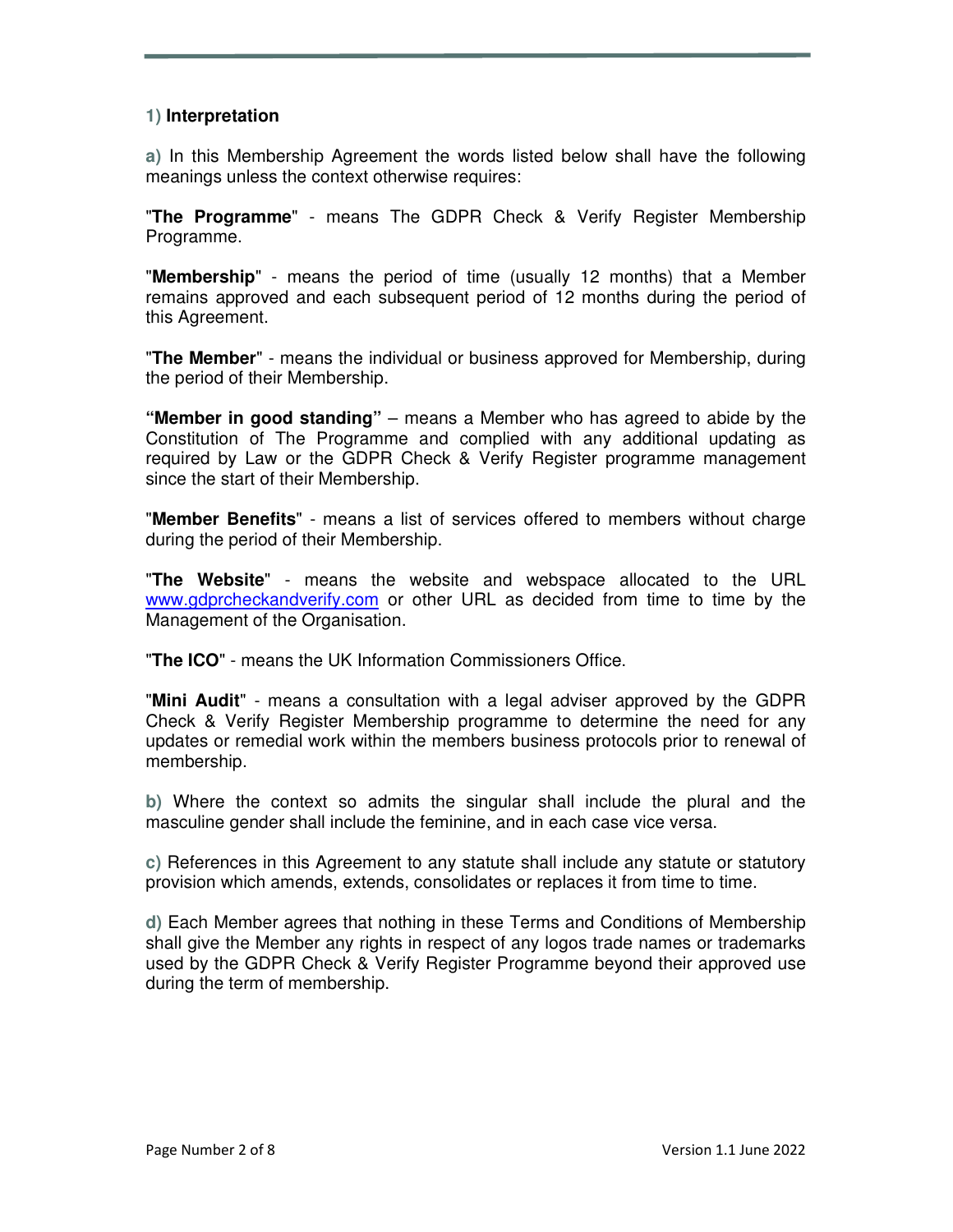#### **2) Voluntary Code of Practice**

Each Member agrees to abide by '**The GDPR Check & Verify Register Voluntary Code of Practice**' as follows:

#### **General**

**a)** During the 12 (twelve) months of their GDPR Check & Verify Register Membership each Member agrees that they will ensure their business conforms to the GDPR Check & Verify Register Voluntary Code of Practice which is contained within Clauses 2(a) - 2(n) of this agreement.

**b)** Each Member will maintain the Data Processing practices of their business up to date and in good order and comply with prevailing Data Protection Regulations.

**c)** Each Member agrees and understands GDPR Check & Verify Register Membership is granted to those businesses who wish to act in a compliant manner. Membership will be suspended or refused if not already granted to any Member or prospective Member who the Officers of the programme know or suspect does not intend to maintain compliant practices within their business.

**d)** Members must adhere to both the letter and the spirit of the Law.

**e)** Each Member agrees to do nothing to bring the good name of GDPR Check & Verify Register into disrepute and specifically they will notify the Programme management if they become the subject of Enforcement Action or investigation by the Information Commissioners Office. (ICO)

#### **Transparency in Dealings**

**f) Marketing:** Each Member agrees to maintain transparency in their Data Protection dealings with Members of the Public and other Businesses. Members will particularly ensure their Marketing activity follows the various Data Protection Laws and Regulations.

**g) Legitimate Interests:** Each Member agrees to maintain transparency in their Data Protection dealings with Members of the Public and other Businesses such that prior to using the Lawful Basis of Legitimate Interest they will ensure they have carried out and recorded in writing a satisfactory Legitimate Interest Assessment for the relevant activity.

**h) Subject Access Requests:** Each Member agrees to maintain transparency in their Data Protection dealings with Members of the Public and other Businesses they will conduct a policy of responding urgently to any Subject Access Requests and in any event within the prescribed timescale and record in writing their response in line with the Data Protection Regulations.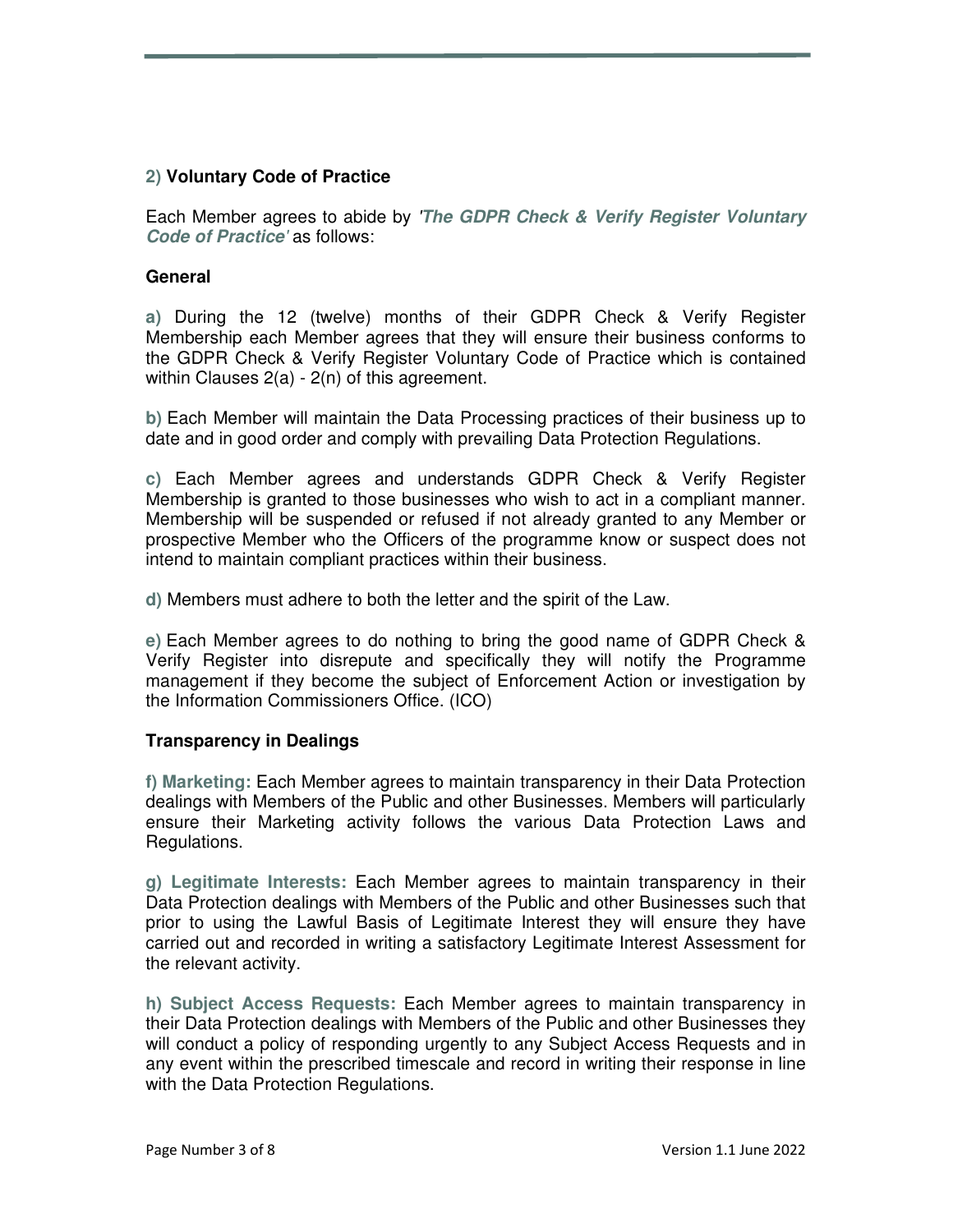**i) Data Breach:** Each Member agrees to maintain transparency in their Data Protection dealings with Members of the Public and other Businesses they will conduct a policy of responding urgently to any suspected Data Breaches and in any event within the prescribed timescale and record in writing their response in line with the Data Protection Regulations.

**j) Staff Training:** Each Member agrees that to help generate a culture of compliance and awareness, where staff are employed within their Organisation they will conduct and record satisfactory staff Data Protection training suitable to their business type and size.

**k) Acting with Integrity:** Each Member agrees they will not represent themselves to their Consumers, the General Public or their Suppliers as a compliant business for data protection if they have reasonable grounds to believe that they are not or are no longer compliant under the Regulations.

#### **Promotion of Membership**

**l)** Each Member agrees to promote their Membership of GDPR Check & Verify Register in a positive way to demonstrate their adherence to this Code of Practice and indicate their support for the application of Data protection Law in the wider business community.

**m)** Each Member will be issued with the latest version of the GDPR Check & Verify Register programme logo bearing their Membership number and expiry date. It is an express term of Membership that to gain access to the various Free Member benefits, Members will use the GDPR Check & Verify Register logo and link on their approved Website(s). The logo may also be used on emails and business paperwork if desired.

**n)** Each Member agrees they will use the GDPR Check & Verify Register logo only in relation to promoting their business activity by demonstrating their Data Protection Protocols, in a manner which consistent with the aims of this voluntary Code of Conduct.

#### **3) Commencement of Membership**

**a)** Each Member agrees their membership shall last for a period of 12 months. Renewed thereafter by agreement of the parties for further and subsequent periods of 12 months.

**b)** Each Member agrees their membership shall only commence when both of the following activities are complete.

**i)** The Member's business has been successfully assessed by an authorised GDPR Check & Verify Register assessor and;

**ii)** The Member has completed and returned a signed copy of the combined Installation Checklist & GDPR Check & Verify Register Application Form.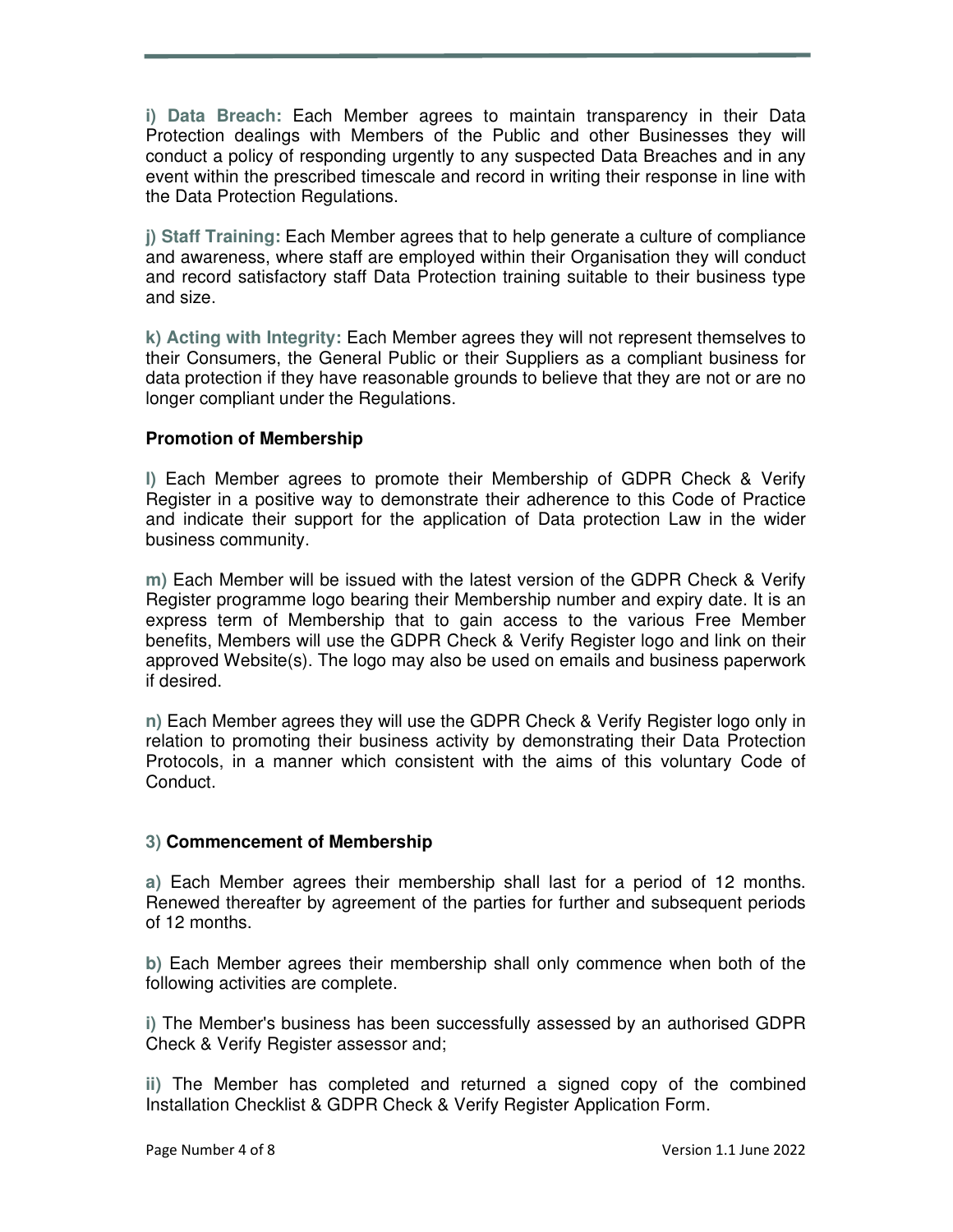**c)** Each Member understands that acceptance for Membership of the GDPR Check & Verify Register programme does not imply, warrant or guarantee in any way that their business practices are compliant with GDPR or any other Data Protection statute, Regulation or other Law and no culpability or responsibility rests or can be brought to rest in Law with the GDPR Check & Verify Register programme, its Officers or agents.

#### **4) Renewal of Membership**

**a)** Each Member agrees it is the individual Members responsibility to apply for renewal of their Membership prior to its expiry date in writing and accept that continued membership will be subject to confirmation that the member is currently compliant with the prevailing Data Protection Laws which apply to their business.

**b)** Each member agrees that renewal of membership shall be subject to conducting a 'Mini Audit' consultation with an approved GDPR Check & Verify Register programme legal adviser and the satisfactory conclusion of any compliance remedial work as determined by the 'Mini Audit' consultation.

**c)** Each member agrees that if their membership expires or renewal of membership is denied due to non compliance they will immediately remove any reference to Membership of the GDPR Check & Verify Register programme from their Website page, Social Media or other place where it was previously being used.

#### **5) Free Member Benefits**

**a)** Each member during the period of their Membership is entitled to a number of specific member benefits. The benefits are determined by the management of the programme having negotiated them with professional providers.

**b)** The member benefits will be advertised as such from time to time and will usually exist concurrently with the Members Membership period. The benefits may be changed without notice. As and when alterations are made to the benefits these Terms and Conditions will be updated accordingly.

**c)** Member Benefits may be used once per event, incident or query. E.G. One telephone call per Subject Access Request.

Currently the Member Benefits are as follows:

**i) Telephone Advice Helpline** - Up to 15 Minutes conversation regarding Data Protection matters with a GDPR Check & Verify Register telephone adviser.

**ii) Compliant Marketing advice** - Up to 15 Minutes conversation regarding Data Protection Marketing with a GDPR Check & Verify Register telephone adviser.

**iii) Subject Access Request Advice** - Up to 15 Minutes conversation regarding Subject Access Requests with a GDPR Check & Verify Register telephone adviser.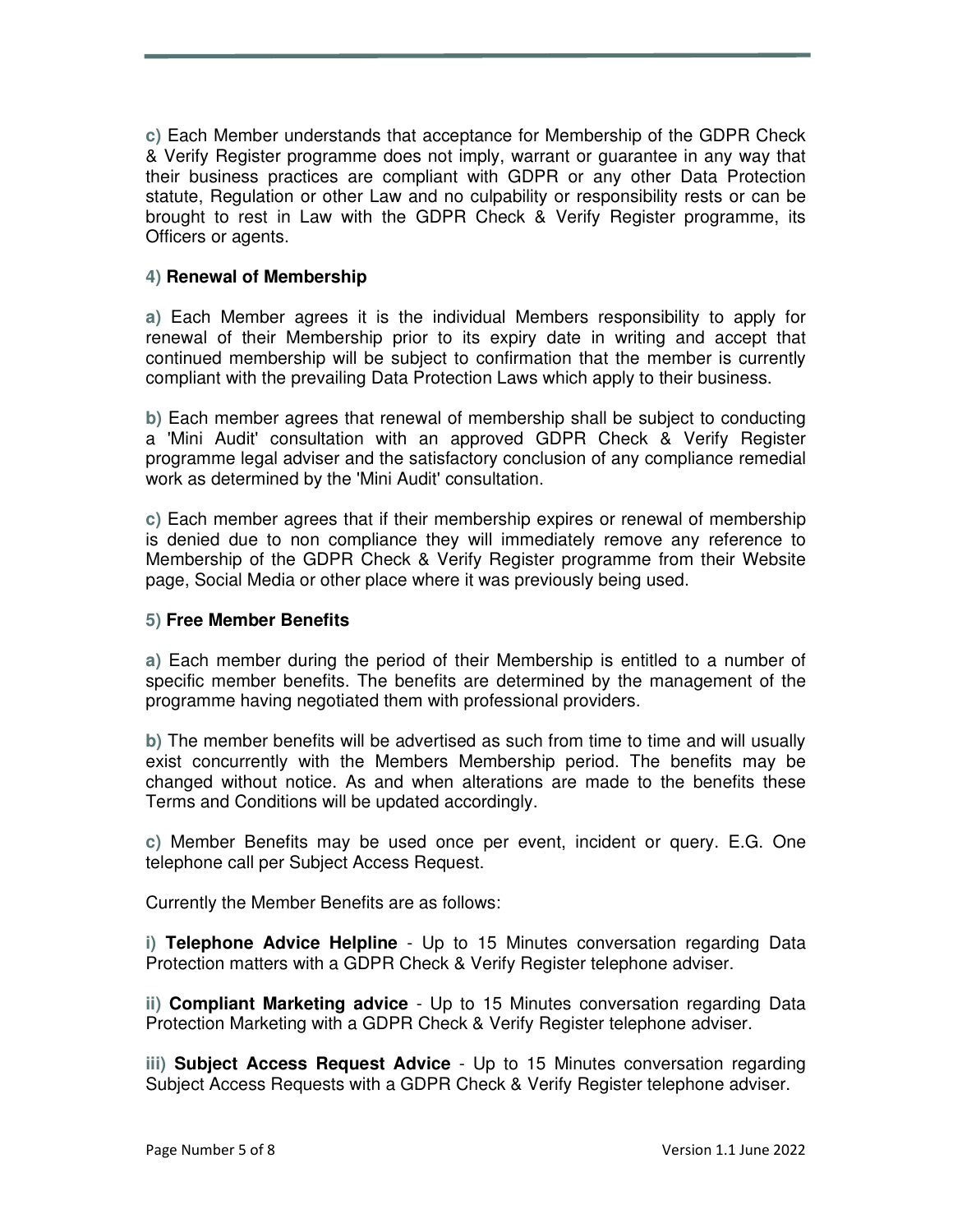**iv) Data Breach Response Advice** - Up to 15 Minutes conversation regarding Data Breach issues with a GDPR Check & Verify Register telephone adviser.

**v) Supplier Audit assistance** - Up to 15 Minutes conversation regarding Auditing Suppliers with a GDPR Check & Verify Register telephone adviser.

**vi) Competitors Compliance check** - 15 Minutes work and opinion regarding a Company's Compliance by a GDPR Check & Verify Register telephone adviser.

**vii) Members Fee Discount** where a Member needs remedial or additional legal work to be completed during their membership period a commercial discount of 20% will be applied to any fees due and applicable to the Members business.

**viii) One Annual 'Mini Audit'** telephone consultation to discuss relevant update(s) to the Regulations applicable to the Members business.

**d)** On termination or suspension of Membership the Member Benefits will cease to be made available to the relevant Member.

#### **6) Termination of Membership**

**a)** Either party may terminate this Agreement at any time by giving one month's notice in writing to the other party.

**b)** In the event of a voluntary termination of this Agreement by the Member pursuant to clause 6(a) above the Member must cease any use of the GDPR Check & Verify Register logo immediately.

**c)** Termination of this Agreement without notice may occur where the management and Officers of the GDPR Check & Verify Register programme know or reasonably suspect that a Member is in breach of these terms and conditions.

**d)** Upon termination of this Agreement the Member shall discontinue all use of the GDPR Check & Verify Register Programme Trade Marks and any intellectual property and refrain from using or referring to any of its logos, Trademarks or Business methodology in relation the Member's business.

#### **7) The GDPR Check & Verify Register Online presence**

**a)** In return for demonstrating and maintaining their intention to abide by the GDPR Check & Verify Register Voluntary Code of Practice, each Member will be provided with a GDPR Check & Verify Register logo bearing a unique Membership number and expiry date to demonstrate their current Membership status.

**b)** The GDPR Check & Verify Register logo may be used by the Member in good standing to demonstrate their Membership of the GDPR Check & Verify Register programme.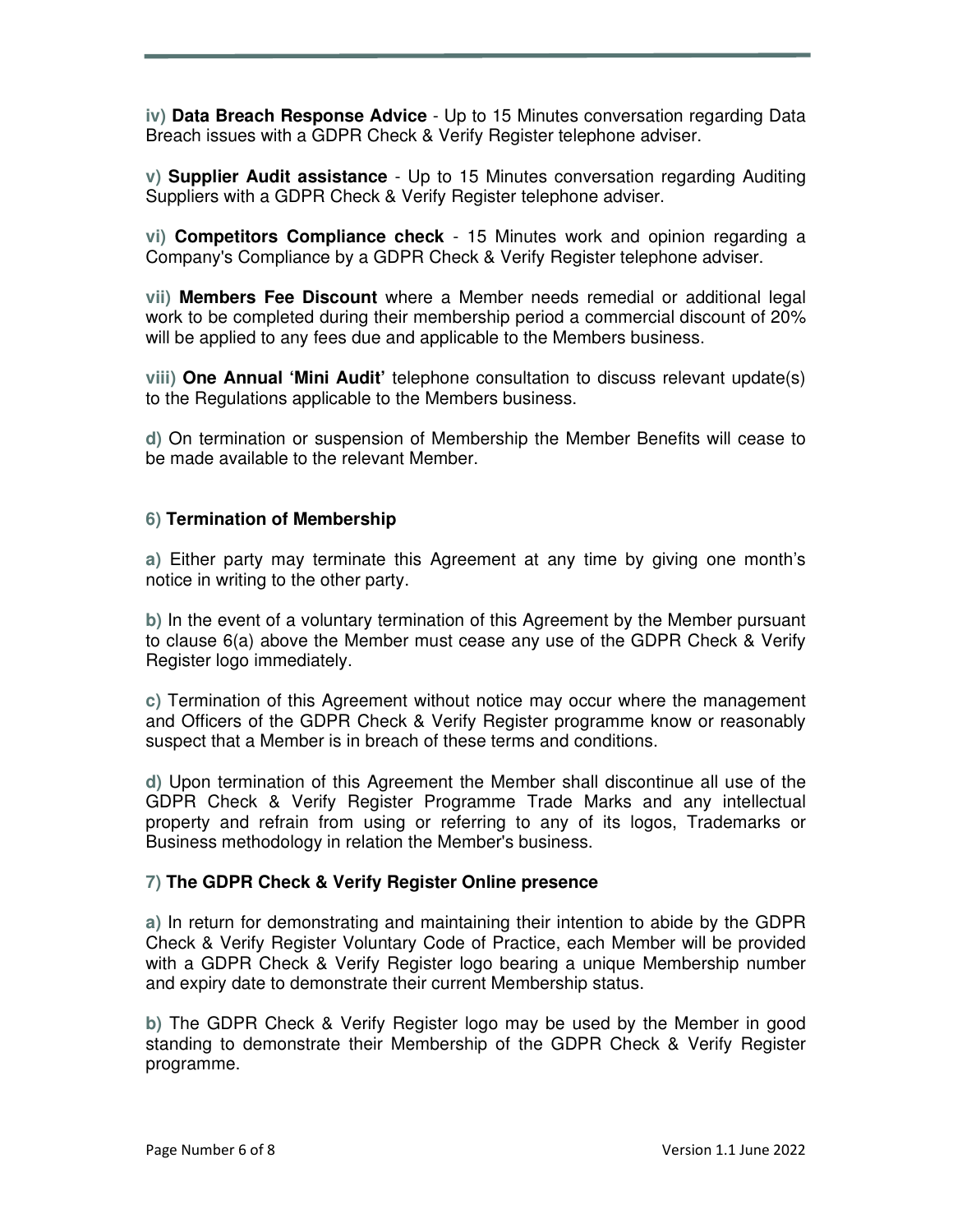**c)** The GDPR Check & Verify Register programme will maintain an Online presence (The Website) relating to the programme for the information and assistance of Members and the general public. The Website is made available on the basis that (except in respect of fraud or of death or personal injury caused by our negligence), all liability whatsoever for any losses, claims, actions or damage, whether direct or indirect, arising out of or in connection with use of The Website, or reliance upon the contents of the website, are excluded to the fullest extent permitted by law including and not limited to any liability for computer service or system failure, access delays or interruption, data non delivery or mis-delivery, computer viruses or other harmful components, breaches of security or unauthorised use of the system arising from "hacking" or otherwise. Whilst we endeavour to ensure that the content of The Website is accurate and updated, we do not make any representations nor give any warranties of any kind (express or implied) with respect to the contents or operation of the Website and any such representations and warranties are expressly excluded.

**d)** The GDPR Check & Verify Register Programme does not warrant that use of The Website will be uninterrupted and error free. If we discover any typographical, clerical or other error or omission in any page posted on the website then such error shall be subject (as soon as practicable) to correction or deletion (as appropriate) without any liability on our part.

**e)** The Programme reserves the right to make changes to the Website and these Terms and Conditions at any time without notice. It is the Member's responsibility to revisit the Website from time to time and in any event at least Annually, to review this notice. Any revised terms shall take effect as at the date of its posting on the Website.

#### **8) Contact with GDPR Check & Verify Register Members**

**a)** It is an express term of this agreement that all Members of the GDPR Check & Verify Register Programme are entitled to contact GDPR Check & Verify Register Head Office by telephone for Legal Advice regarding Data Protection matters in accordance with Clause 5 of this Agreement.

**b)** Any additional legal work or visits to a Member's business premises requested by the Member will incur costs at the prevailing rate of fees subject to the members discount described in clause 5(c) vii of this agreement.

**c)** Members of the GDPR Check & Verify Register programme agree to be contacted by telephone and email regarding updates to Law and Procedures relating to Data Protection matters and any other matters which in the judgment of the management of the GDPR Check & Verify Register programme would bring value to the Member including Legal information, Notices and Articles regarding Legal Services and Business Protection.

#### **9) Governing Law**

The content of this agreement, the use of The Website and any other dispute arising out of Membership of the GDPR Check & Verify Register programme are governed